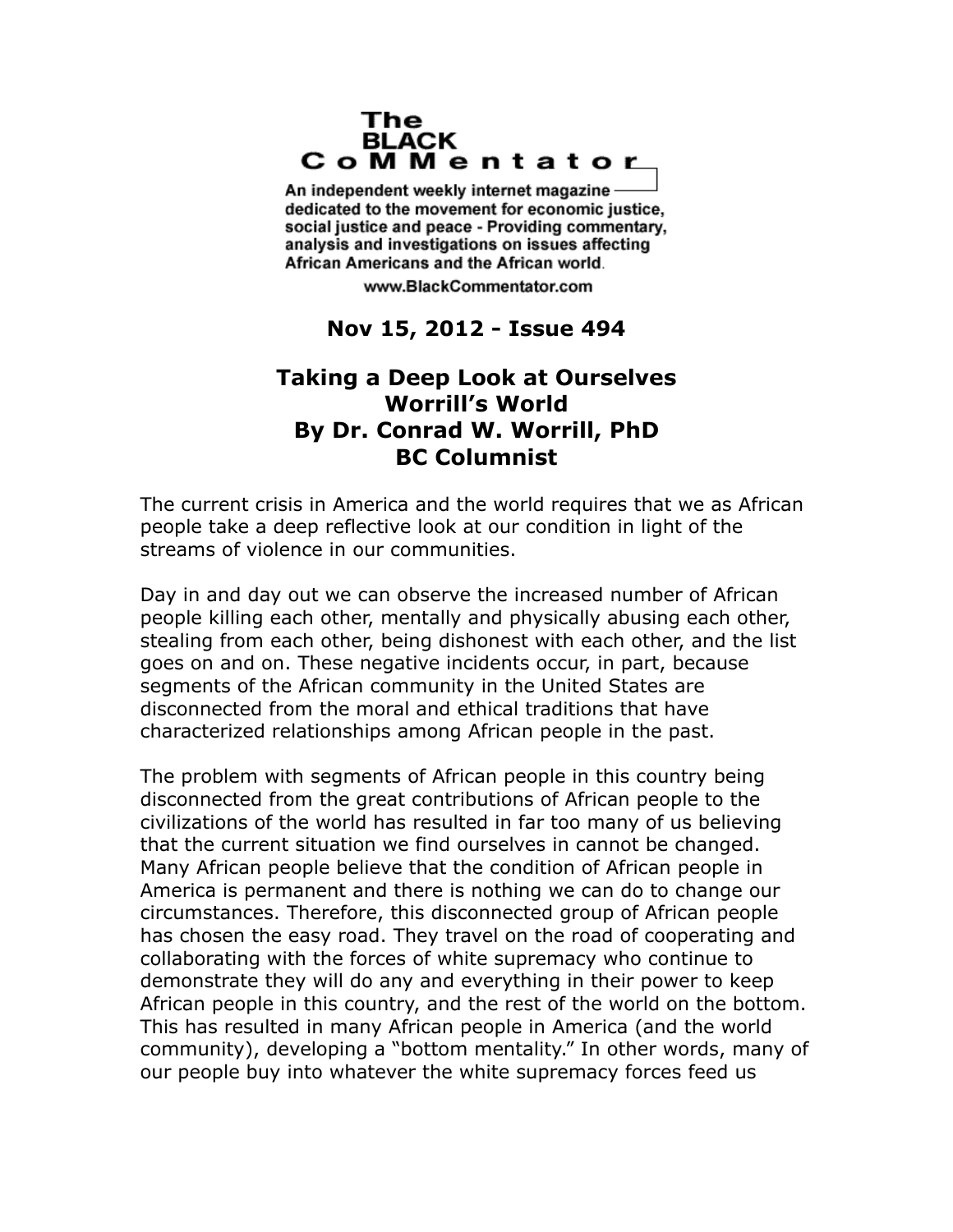through the media, (mis)educational institutions, and religious institutions.

What we are constantly being fed is that we are on the bottom and we will remain on the bottom. What the white supremacy forces offer individual African people in America, is that as an individual you can get off the bottom if you join us, if you "pull yourself up by your bootstraps." Never mind your group, your family and your cultural ties, "there is nothing that can be done with those people. Join us and everything will be alright." If you join us, "you can obtain a good job, buy a nice house in a good neighborhood, buy a nice car, take nice vacations, and some of you, whom we chose, can even live with us."

We were not always like this as a people. We did not have a "dog eat dog" mentality and this is what we must examine as we continue to struggle to overthrow the system of white supremacy and its impact on us as a people.

The Creative Force of the universe has endowed us with the capacity to make great contributions to the world. A simple inspection of the ancient Nile Valley civilization of Kemet (Egypt) should inspire all African people to respect their history and to hold themselves in high esteem. Kemet and the Kemetic people, our ancestors, were the creators of math, science, architecture, writing, governance, astronomy, astrology, medicine, art, and so much more. The Kemetic people amassed great wisdom that was left as instructions written in Medew Netcher (Divine Speech) or what Europeans call hieroglyphs.

One place we can examine this ancient Kemetic wisdom is in a book entitled, *Selection From the Husia: Sacred Wisdom of Ancient Egypt. The Husia* gives insight into how our ancestors viewed life, death, human relations, marriage, parenting, use of power, God, family, and the standards of moral and ethical conduct. Reading these spiritual texts elicits strong feelings in and for African people in a most profound and spiritual way. Peruse these words from *The Husia: The Book of Ptah Hotep:*

"Do not terrorize people for if you do, God will punish you accordingly.

If anyone lives by such means, God will take bread from his or her mouth.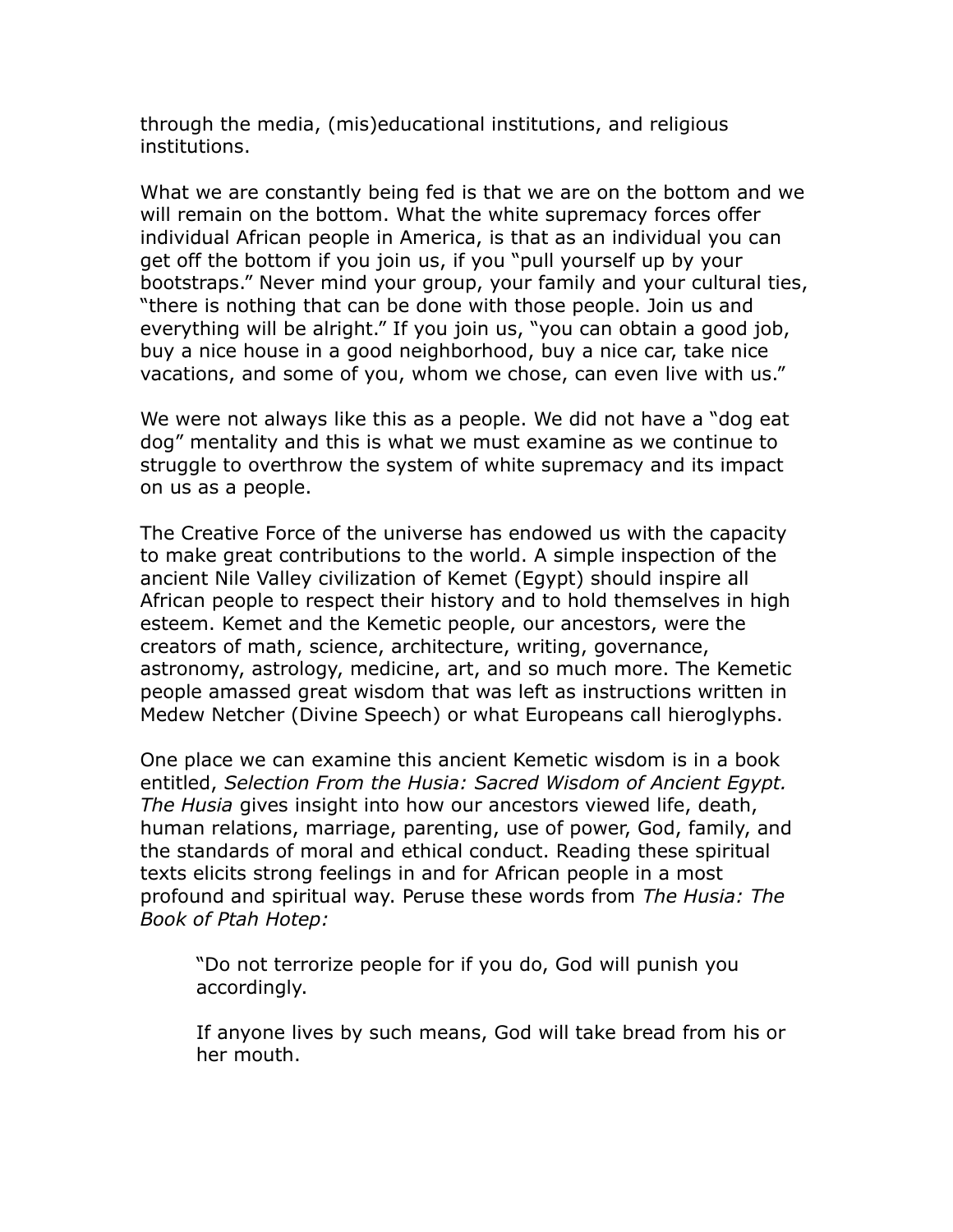If one says I shall be rich by such means, [he] she will eventually have

to say my means entrapped me."

This passage continues:

"If one says I will rob another, he will end up being robbed himself. The plans

of men and women do not always come to pass, for in the end it is the will of

God, which prevails. Therefore, one should live in peace with others and they

will come and willingly give gifts, which *another would take from them through*

*fear.*"

Written about five thousand years ago, the wisdom of these words of instruction should cause African people to reflect on their significance as we struggle to create a greater good for our race. The wisdom of our ancestors should give us the inspiration to rededicate ourselves to the continued struggle for the liberation of African people worldwide.

As a race of people our survival and development is dependent upon each other. A greater responsibility is placed upon those of us who proclaim the *African Way* after the ravaging of African civilizations, African culture, African minds, and African lands.

As I have repeated many times in previous columns, we have a responsibility and a duty to our brothers and sisters to build institutions based on African spirituality, ethics, and morals, and give back that which the Creator has given us, "All Life, Power, and Health, like the Sun Forever."

I urge all African people to take a meditative moment and look deeply inside of ourselves as a people. Let us restore what the ancient Black people of Kemet called *Maat:* Divine Order, Harmony, Balance, Truth, Justice, Righteousness, and Reciprocity.